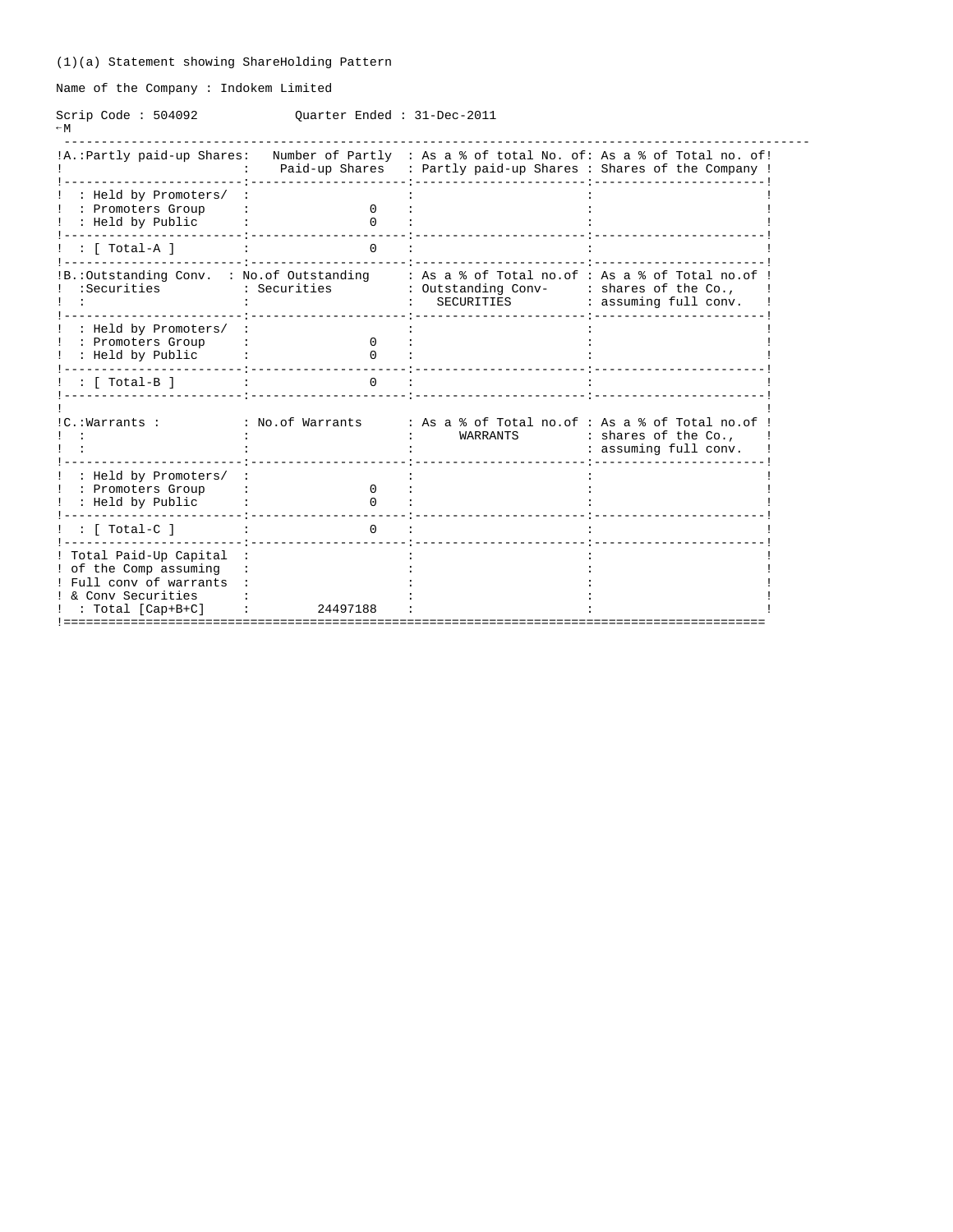Name of the Company : Indokem Limited

## Scrip Code : 504092 Quarter Ended : 31-Dec-2011  $-W$

|       | : Cat of Shareholder: Num-of                | :-Holders :    |              | Total-no: No-of Share: Tot-Shareholding: Shares Pledged or<br>-Shares : in-Dmt-form : as a $(%)$ of tot : otherwise encumbered ! |                                           |        | : number of share :Num of Share: As a(%) ! |        |
|-------|---------------------------------------------|----------------|--------------|----------------------------------------------------------------------------------------------------------------------------------|-------------------------------------------|--------|--------------------------------------------|--------|
|       |                                             |                |              |                                                                                                                                  | : as-a % : as-a %<br>: of A+B : of A+B+C: |        |                                            |        |
|       | Promoter & its Grp:<br>Indian               |                |              |                                                                                                                                  |                                           |        |                                            |        |
| $a$ : | Individual Huf                              | 9:             | 258478 :     | 258478 :                                                                                                                         | 1.055:                                    | 1.055: | 0:                                         | .000:  |
|       | b: Central/State Gov :                      | n :            | <sup>n</sup> | <sup>n</sup>                                                                                                                     |                                           |        | $\cap$                                     | .000:  |
|       | c: Bodies Corporates :                      | 14:            | 17088361 :   | 17088361 : 69.756 : 69.756 :                                                                                                     |                                           |        | 2727614 :                                  | 15.962 |
|       | ! d: Fins / Banks                           | 0:             | 0:           | 0:                                                                                                                               |                                           |        | 0:                                         | .000:  |
|       | e: Any Other specify :                      | ი :            | ი :          | $\Omega$                                                                                                                         |                                           |        | 0:                                         | .000:  |
|       | : Sub-Total-A(1)                            | 23:            | 17346839 :   | 17346839 : 70.812 : 70.812 :                                                                                                     |                                           |        | 2727614 :                                  | 15.724 |
| $a$ : | Foreign<br>Indv NRI/For Ind                 | 0:             | 0:           | 0:                                                                                                                               |                                           |        | 0:                                         | .000:  |
|       | b: Bodies Corporate                         | 0:             | n :          |                                                                                                                                  |                                           |        | 0:                                         | .000:  |
|       | c: Institutions                             |                |              |                                                                                                                                  |                                           |        | $\cap$                                     | .000:  |
|       | d: Any Other Specify :                      | 0:             | ი :          |                                                                                                                                  |                                           |        | ი :                                        | .000:  |
|       | : $Sub-Total-A(2)$                          | 0:             | ი :          | ი :                                                                                                                              |                                           |        | ი :                                        | .000:  |
|       | : Total Shareholding:<br>: Promoter & Group |                |              |                                                                                                                                  |                                           |        |                                            |        |
|       | $Total(A) = A(1) + A(2)$ :                  | 23:            | 17346839 :   | 17346839 : 70.812 : 70.812 :                                                                                                     |                                           |        | 2727614 :                                  | 15.724 |
| ! 1:  | Public Sh-Holding:<br>Institutions          | $\cdot$        |              |                                                                                                                                  |                                           |        |                                            |        |
|       | a: Mutual Funds                             | 15:            | 35650:       | 0:                                                                                                                               | .146:                                     | .146:  |                                            |        |
|       | b: Fins / Banks                             | 8:             | 2075:        | 400:                                                                                                                             | .008:                                     | .008   |                                            |        |
|       | c: Central/State Govt:                      | 2:             | 15950:       | 0:                                                                                                                               | .065:                                     | .065:  |                                            |        |
|       | ! d: Venture Cap Fund                       | $\cdot$<br>0 : | 0:           | 0:                                                                                                                               |                                           |        |                                            |        |
|       | $e:$ Insurance Comp(s) :                    | 3:             | 5100:        | 5000:                                                                                                                            | .021:                                     | .021   |                                            |        |
|       | ! f: Foreign Ins Invest:                    | n :            | ი :          | ი :                                                                                                                              |                                           |        |                                            |        |
|       | g: Foreign Ven Cap In:                      | 0:             | n :          | O.                                                                                                                               |                                           |        |                                            |        |
|       |                                             |                |              |                                                                                                                                  |                                           |        |                                            |        |
|       | h: Any Other -Specify:                      | 0:             | ი :          | ი :                                                                                                                              |                                           |        |                                            |        |
|       | : $Sub-Total-B(1)$                          | 28:            | 58775:       | 5400 :                                                                                                                           | .240:                                     | .240:  |                                            |        |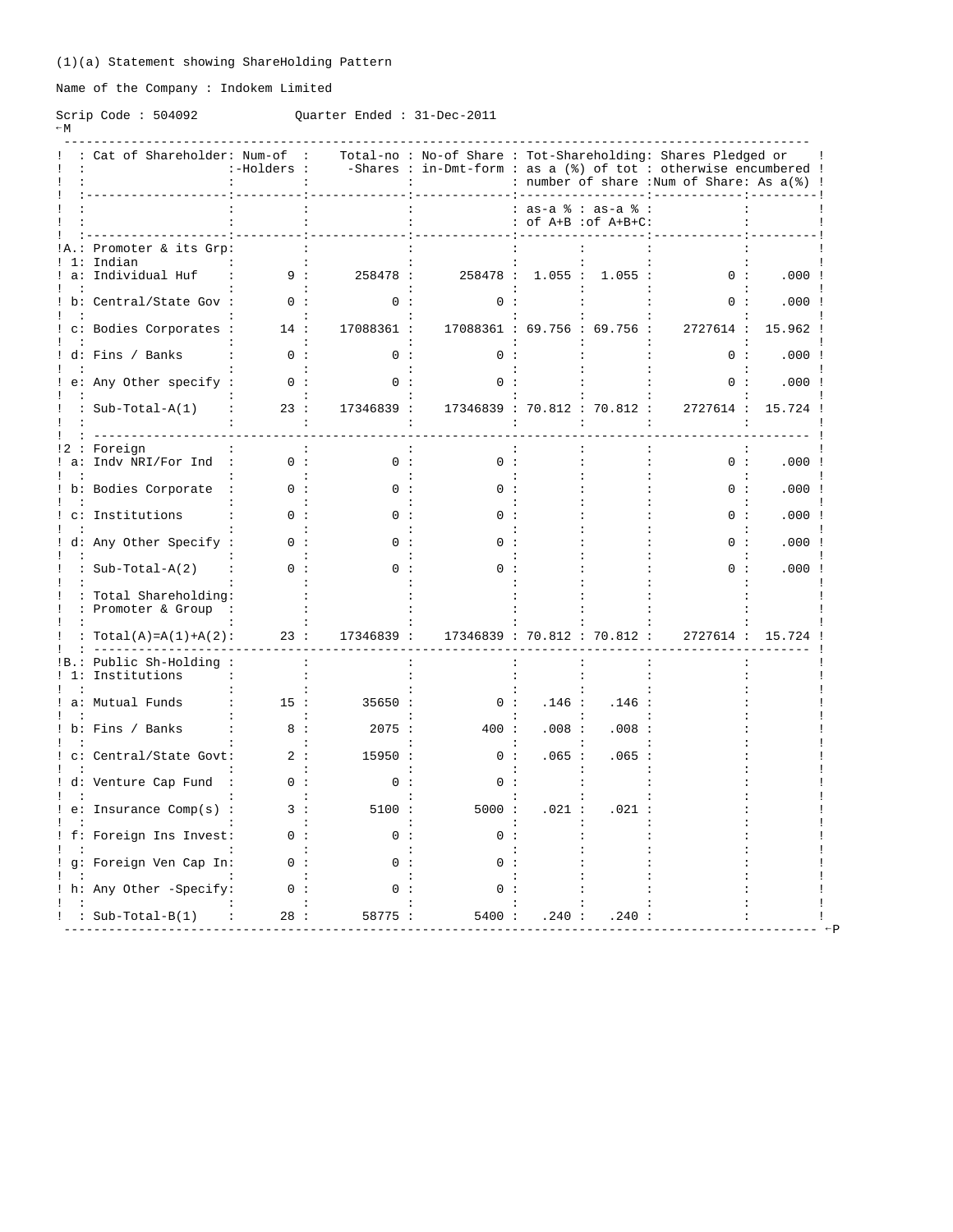(1)(a) Statement showing ShareHolding Pattern -(Cont..2)

Name of the Company : Indokem Limited

Scrip Code : 504092 Quarter Ended : 31-Dec-2011  $-W$ 

| : Cat of Shareholder: Num-of : Total-no : No-of Share : Tot-Shareholding: Shares Pledged or | :-Holders : |           |            |        |                                               | -Shares : in-Dmt-form : as a (%) of tot : otherwise encumbered !<br>: number of share : Num of Share: As a(%) ! |                  |
|---------------------------------------------------------------------------------------------|-------------|-----------|------------|--------|-----------------------------------------------|-----------------------------------------------------------------------------------------------------------------|------------------|
|                                                                                             |             |           |            |        | $: as-a$ $: as-a$ $:$<br>: of A+B : of A+B+C: |                                                                                                                 |                  |
| Non-Institutions                                                                            |             |           |            |        |                                               |                                                                                                                 |                  |
| a: Bodies Corporates :                                                                      | 186:        | 311819 :  | 213792 :   | 1.273: | 1.273                                         |                                                                                                                 |                  |
| Individual Holding:<br>i) upto Rs 1-Lac:                                                    | 26441 :     | 5047061 : |            |        | 1788767 : 20.603 : 20.603                     |                                                                                                                 |                  |
| ii) above Rs1-Lac:                                                                          | 33:         | 1724488 : | 1645388 :  | 7.040: | 7.040                                         |                                                                                                                 |                  |
| Any Other -Clr-Mem:                                                                         | ი :         |           |            |        |                                               |                                                                                                                 |                  |
| $-OCB$                                                                                      | $\cap$ :    | $\cap$    | n :        |        |                                               |                                                                                                                 |                  |
| $-NRI$                                                                                      | 24:         | 8206:     | 4881 :     | .033:  | .033                                          |                                                                                                                 |                  |
| $Sub-Total-B(2)$                                                                            | 26684 :     | 7091574 : |            |        | 3652828 : 28.949 : 28.949 :                   |                                                                                                                 |                  |
| $Total(B)=B(1)+B(2): 26712:$                                                                |             | 7150349 : |            |        | 3658228 : 29.188 : 29.188 :                   |                                                                                                                 |                  |
| Total (A+B) : 26735: 24497188: 21005067:100.000:100.000:                                    |             |           |            |        |                                               |                                                                                                                 | 2727614 : 11.134 |
| Held by Custodian :                                                                         |             |           |            |        |                                               |                                                                                                                 |                  |
| against Dep-Receip:<br>Promoter & Pro Grp:                                                  | 0:          |           | 0 :        |        |                                               | n :                                                                                                             | .000             |
| 2: Public                                                                                   |             |           |            |        |                                               |                                                                                                                 |                  |
| : Grand Total(A+B+C): 26735 :                                                               |             | 24497188: | 21005067 : |        | :100.000:                                     | 2727614 :                                                                                                       | 11.13            |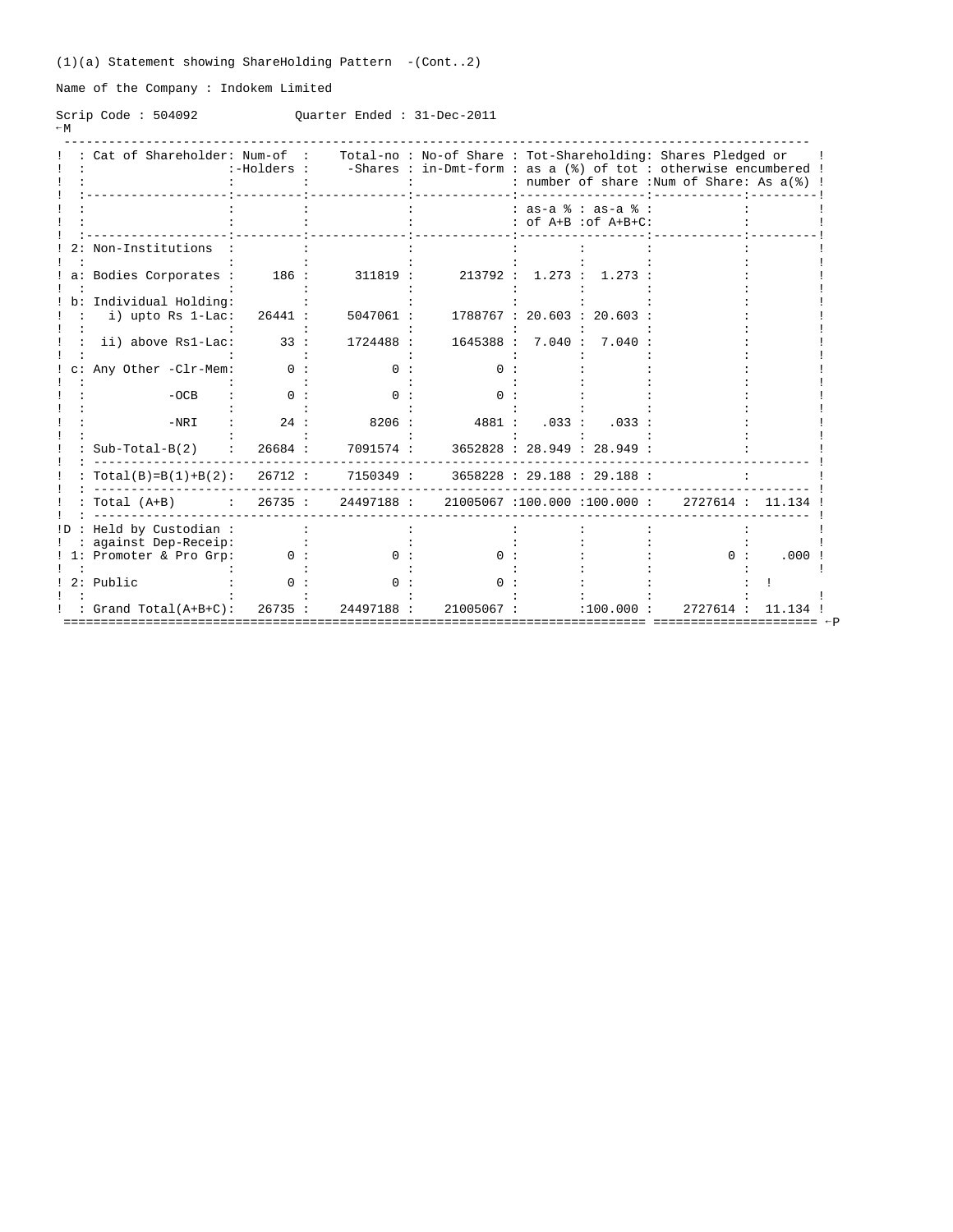$\texttt{P}(I)(b)$  Share Holding Pattern - Category -Promoter & Promoter Group

Name of the Company : Indokem Limited

Scrip Code : 504092 Quarter Ended : 31-Dec-2011

| $\sim$ M                                                                                                                                           |                                      |                                        |                                   |                         |                                                                               |     |                              |           |
|----------------------------------------------------------------------------------------------------------------------------------------------------|--------------------------------------|----------------------------------------|-----------------------------------|-------------------------|-------------------------------------------------------------------------------|-----|------------------------------|-----------|
| Srl:Name of the Share Holder<br>Sec:Total Shares (inc                                                                                              |                                      |                                        |                                   |                         | :Total Shares Held :Pledge/otherwise Encumber:Detail of Warran:Detail of Con- |     |                              |           |
| %:underlying shares                                                                                                                                | :-Number                             |                                        |                                   |                         | :As a % :-Number : As a %: As a %:Numb of :As a %:Numb of :As a               |     |                              |           |
|                                                                                                                                                    | $\ddot{\phantom{0}}$                 | :Grand- :                              |                                   | <b>Carl Corporation</b> | :ofGrand:Warrants :of Tot:Conv Sec                                            |     |                              | $:$ of    |
| Tot:assuming full                                                                                                                                  | $\ddot{\phantom{0}}$                 | $:-Total:$                             | $\sim$ 100 $\pm$                  |                         | :Total :Held :War of:Held                                                     |     |                              | :No of    |
| :conversion of                                                                                                                                     | $\ddot{\phantom{a}}$                 | $:(A+B+C):$                            | <b>Contract Contract Contract</b> |                         | $:(A+B+C):$                                                                   |     | :same :                      |           |
| :Conver:wars & conv secs)                                                                                                                          |                                      | <b>Experience of Excellent Control</b> | <b>Contract</b>                   |                         | :sub-cla:                                                                     |     | class : :                    |           |
| :securs:as a % of diluted                                                                                                                          |                                      |                                        |                                   |                         |                                                                               |     |                              |           |
| share capital:                                                                                                                                     | $\mathbf{L}$<br>$\ddot{\phantom{0}}$ |                                        |                                   |                         | and the state of the state of the                                             |     |                              | $\sim$ 1. |
|                                                                                                                                                    |                                      |                                        |                                   |                         |                                                                               |     |                              |           |
| 1 EMERALD CAPITAL SERVICES P                                                                                                                       | 388920: 1.588                        |                                        | 0 :                               | .000:                   | .000                                                                          | 0 : | .000                         | 0 :       |
| .000<br>: 1.588<br>2 PRIYAMVADA HOLDINGS LIMITED                                                                                                   | 3300000: 13.471                      |                                        | 1000000: 30.303: 4.082            |                         |                                                                               | 0 : | .000                         | 0 :       |
| .000<br>: 13.471<br>3 PRIYA MAHENDRA KHATAU                                                                                                        | 6930:                                | .028                                   | 0:                                | .000:                   | .000                                                                          | 0:  | .000                         | 0 :       |
| .028<br>.000<br>$\cdot$ :<br>4 SHREYA MAHENDRA KHATAU                                                                                              | 5000:                                | .020                                   | 0:                                | .000:                   | .000                                                                          | 0 : | .000                         | 0 :       |
| .000<br>$\ddot{\phantom{0}}$<br>.020<br>5 VINDHYAPRIYA HOLDINGS PRIVATE                                                                            | 300000: 1.225                        |                                        |                                   | 300000:100.000: 1.225   |                                                                               | 0 : | .000                         | 0 :       |
| .000<br>: 1.225<br>6 KHATAU LEASING AND FINANCE CO                                                                                                 | 264030: 1.078                        |                                        |                                   | 264030:100.000: 1.078   |                                                                               | 0 : | .000                         | 0 :       |
| .000<br>: 1.078<br>7 MKK HOLDINGS PRIVATE LIMITED                                                                                                  | 200000:                              | .816                                   |                                   | 200000:100.000:         | .816                                                                          | 0 : | .000                         | 0 :       |
| .000<br>$\sim$ 100 $\sim$<br>.816<br>8 KHATAU CAPACITORS PRIVATE LIM                                                                               | 963584: 3.933                        |                                        |                                   | 963584:100.000: 3.933   |                                                                               | 0 : | .000                         | 0 :       |
| .000<br>: 3.933<br>9 ASHA MAHENDRA KHATAU                                                                                                          | 10900:                               | .044                                   | 0 :                               | .000:                   | .000                                                                          | 0 : | .000                         | 0 :       |
| .000<br>.044<br>$\ddot{\phantom{0}}$<br>10 LEELABAI KISHORE KHATAU                                                                                 | 80883:                               | .330                                   | 0:                                | .000:                   | .000                                                                          | 0 : | .000                         | 0 :       |
| .000<br>.330<br>$\cdot$ :<br>11 NEOMY ANIL KHATAU                                                                                                  | 12500:                               | .051                                   | 0:                                | .000:                   | .000                                                                          | 0 : | .000                         | 0 :       |
| .000<br>$\ddot{\cdot}$<br>.051<br>12 PRIYAMVADA HOLDINGS LIMITED                                                                                   | 3059869: 12.491                      |                                        | 0 :                               | .000:                   | .000                                                                          | 0 : | .000                         | 0 :       |
| .000<br>: 12.491<br>13 VINDHYAPRIYA HOLDINGS PRIVATE                                                                                               | 2994588: 12.224                      |                                        | 0:                                | .000:                   | .000                                                                          | 0 : | .000                         | 0 :       |
| .000<br>: 12.224<br>14 PRIYANILGIRI HOLDINGS PRIVATE                                                                                               | 1051971: 4.294                       |                                        | 0 :                               | .000:                   | .000                                                                          | 0 : | .000                         | 0 :       |
| .000<br>: 4.294<br>15 KHATAU HOLDINGS AND TRADING C                                                                                                | 847705: 3.460                        |                                        | 0 :                               | .000:                   | .000                                                                          | 0 : | .000                         | 0 :       |
| .000<br>: 3.460<br>16 KHATAU LEASING AND FINANCE CO                                                                                                | 3567185: 14.562                      |                                        | 0:                                | .000:                   | .000                                                                          | 0 : | .000                         | 0 :       |
| .000<br>: 14.562<br>17 ASHA MARINE PRODUCTS PRIVATE                                                                                                |                                      | 52700: .215                            | 0:                                | .000:                   | .000                                                                          | 0:  | .000                         |           |
| .000<br>.215<br>$\mathcal{L}$<br>18 MKK HOLDINGS PRIVATE LIMITED 97809:                                                                            |                                      |                                        | .399<br>0:                        | .000:                   | .000                                                                          | 0:  | .000                         | 0 :       |
| .000<br>$\cdot$ .399<br>19 MANISH MAHENDRA KHATAU                                                                                                  | 5250:                                |                                        | 0:<br>.021                        |                         | .000: .000                                                                    |     | 0: 000                       | 0 :       |
| .000<br>.021<br>$\sim$ 100 $\sim$<br>20 ANIL KISHORE KHATAU                                                                                        | 42393:                               |                                        | .173<br>0:                        |                         | .000: .000                                                                    | 0:  | .000                         | 0:        |
| .000<br>.173<br><b>Contract</b><br>21 MAHENDRA KISHORE KHATAU                                                                                      | 89372:                               |                                        | .365<br>0:                        |                         | .000: .000                                                                    | 0:  | .000                         | 0 :       |
| .000<br>$\cdot$ $\cdot$ $\cdot$ 365<br>22 ILESHA ANIL KHATAU<br>.000<br>$\cdot$ $.021$                                                             |                                      |                                        |                                   |                         | 5250: .021 0: .000: .000                                                      | 0:  | .000                         | 0 :       |
| ________________<br>-Total Promoter & Promoter Group: 17346839 : 70.812: 2727614: 15.724: 11.134 0: .000<br>.000<br>70.812<br>____________________ |                                      |                                        |                                   |                         |                                                                               |     | $\overline{\phantom{a}}$ 0 : |           |

P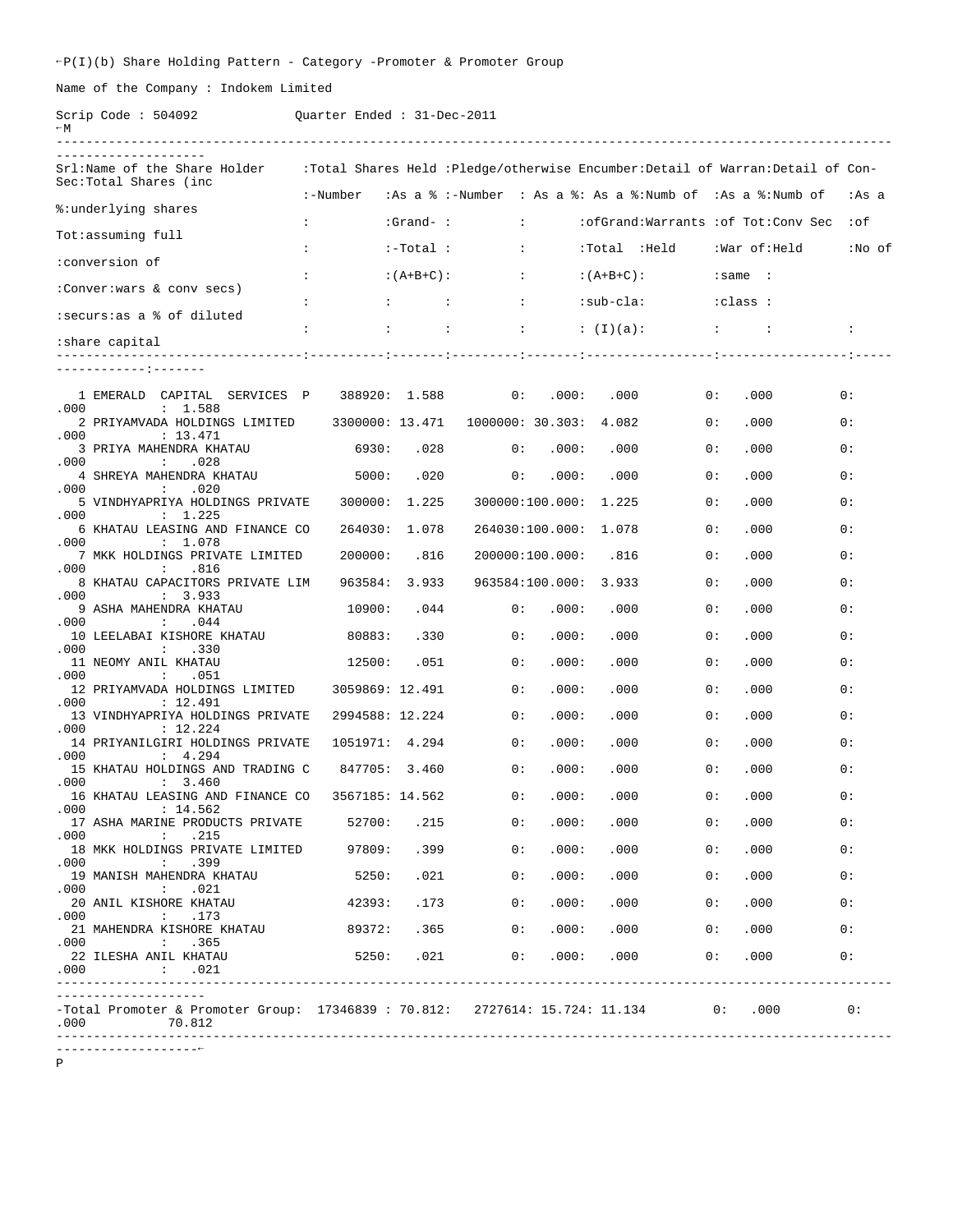(I)(c)i Share Holding Pattern- Category -Public [ 1% & above ]

Name of the Company : Indokem Limited

Scrip Code : 504092 Quarter Ended : 31-Dec-2011

| Srl:Ref-Key :Name of the Share Holder :Total Shares Held :Detail of Warrant:Detail of Con-Sec:Total Shares<br>(inc |                      |                                                             |                               |                                                                                                                                                                                                                                                                                                                   |                                                          |
|--------------------------------------------------------------------------------------------------------------------|----------------------|-------------------------------------------------------------|-------------------------------|-------------------------------------------------------------------------------------------------------------------------------------------------------------------------------------------------------------------------------------------------------------------------------------------------------------------|----------------------------------------------------------|
|                                                                                                                    | :-Number             |                                                             |                               |                                                                                                                                                                                                                                                                                                                   | :As a % :Numb of :As a %:Numb of :As a %:underlying      |
| shares                                                                                                             | $\ddot{\phantom{a}}$ |                                                             |                               | $:(A+B+C)$ : Warrants : of Tot: Conv Sec : of Tot: assuming                                                                                                                                                                                                                                                       |                                                          |
| full                                                                                                               |                      |                                                             |                               |                                                                                                                                                                                                                                                                                                                   |                                                          |
| οf                                                                                                                 | $\ddot{\phantom{a}}$ | <b>Experience</b>                                           | :Held                         |                                                                                                                                                                                                                                                                                                                   | :War of:Held :No of :conversion                          |
|                                                                                                                    | $\ddot{\phantom{a}}$ | $\mathcal{L}$<br><b>Contract Contract Contract Contract</b> |                               | $: \mathsf{same}$ :                                                                                                                                                                                                                                                                                               | :Conver: wars & conv                                     |
| secs)                                                                                                              |                      |                                                             | design and the company of the |                                                                                                                                                                                                                                                                                                                   |                                                          |
| diluted                                                                                                            | $\mathbf{r}$         | $\mathcal{L}$                                               | $\mathcal{L}$                 | $\vdots$ : $\vdots$ : $\vdots$ : $\vdots$ : $\vdots$ : $\vdots$ : $\vdots$ : $\vdots$ : $\vdots$ : $\vdots$ : $\vdots$ : $\vdots$ : $\vdots$ : $\vdots$ : $\vdots$ : $\vdots$ : $\vdots$ : $\vdots$ : $\vdots$ : $\vdots$ : $\vdots$ : $\vdots$ : $\vdots$ : $\vdots$ : $\vdots$ : $\vdots$ : $\vdots$ : $\vdots$ |                                                          |
| capital                                                                                                            |                      |                                                             |                               |                                                                                                                                                                                                                                                                                                                   |                                                          |
|                                                                                                                    |                      |                                                             |                               |                                                                                                                                                                                                                                                                                                                   |                                                          |
| 1 10002938 MAYUR MANGALDAS KOTHARI 407769: 1.665                                                                   |                      |                                                             |                               | $000$ 0: 0.000<br>0:                                                                                                                                                                                                                                                                                              | <b>Contract Contract</b>                                 |
| 1.665<br>2 11708186 S SATHYA<br>1.675                                                                              |                      |                                                             | 410290: 1.675<br>0:           | .000                                                                                                                                                                                                                                                                                                              | 0:<br>.000<br><b>Contract Contract Contract Contract</b> |
| 2 <totals> -Public [ 1% &amp; above ] 818059 3.340 0<br/>3.340</totals>                                            |                      |                                                             |                               | $.000$ 0                                                                                                                                                                                                                                                                                                          | .000                                                     |
|                                                                                                                    |                      |                                                             |                               |                                                                                                                                                                                                                                                                                                                   |                                                          |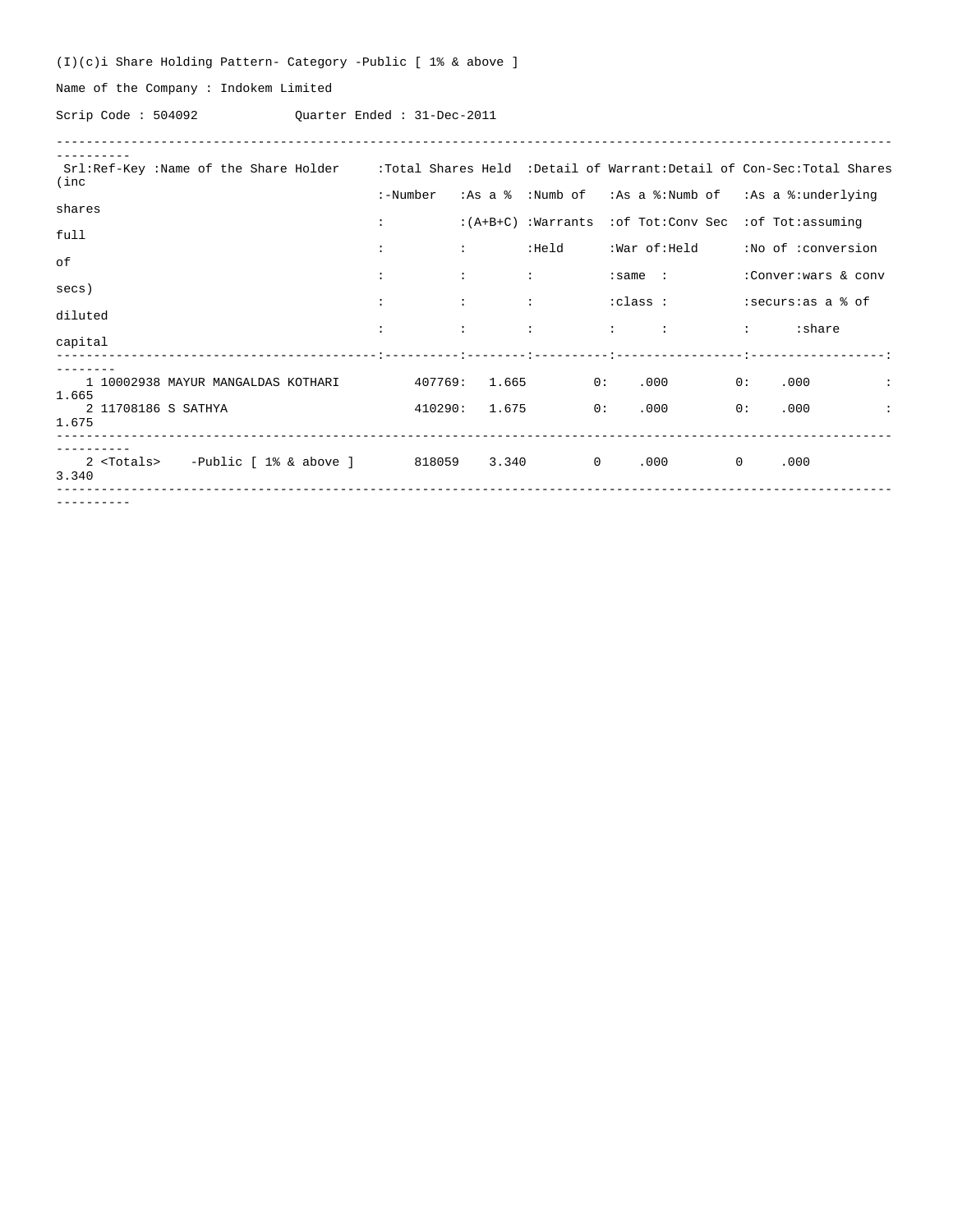(I)(c)ii Share Holding Pattern-Category -Public [ 5% & above ]

Name of the Company : Indokem Limited

Scrip Code : 504092 Quarter Ended : 31-Dec-2011

| Srl:Ref-Key :Name of the Share Holder :Total Shares Held :Detail of Warrant:Detail of Con-Sec:Total Shares<br>(inc |                      |               |                        |                                                   |                                                                                           |
|--------------------------------------------------------------------------------------------------------------------|----------------------|---------------|------------------------|---------------------------------------------------|-------------------------------------------------------------------------------------------|
|                                                                                                                    | :-Number             |               |                        |                                                   | :As a $\frac{1}{8}$ :Numb of :As a $\frac{1}{8}$ :Numb of :As a $\frac{1}{8}$ :underlying |
| shares                                                                                                             | $\mathcal{L}$        |               | $:(A+B+C)$ : Warrants  | :of Tot:Conv Sec :of Tot:assuming                 |                                                                                           |
| full                                                                                                               | $\ddot{\phantom{a}}$ | diam'r.       | :Held                  | :War of:Held                                      | :No of :conversion                                                                        |
| of                                                                                                                 | $\ddot{\phantom{a}}$ | $\mathcal{L}$ | <b>British</b>         | $: \mathsf{same}$ :                               | :Conver: wars & conv                                                                      |
| secs)                                                                                                              | $\ddot{\phantom{a}}$ | $\mathbf{L}$  | $\sim 3\%$             | :class :                                          | :securs:as a % of                                                                         |
| diluted                                                                                                            | $\ddot{\phantom{a}}$ | $\mathbf{L}$  | $\sim 10^6$            | $\mathcal{A}$ and $\mathcal{A}$ and $\mathcal{A}$ | <b>Contract Contract</b><br>:share                                                        |
| capital                                                                                                            |                      |               |                        |                                                   |                                                                                           |
| $- - - - - - -$                                                                                                    |                      |               |                        |                                                   |                                                                                           |
| $-$ NIL $ -$ NIL $-$                                                                                               |                      |               |                        |                                                   |                                                                                           |
| 0 <totals> -Public [ 5% &amp; above ]<br/>.000</totals>                                                            | $\sim$ 0             |               | .000<br>$\overline{0}$ | .000                                              | $\overline{0}$<br>.000                                                                    |
|                                                                                                                    |                      |               |                        |                                                   |                                                                                           |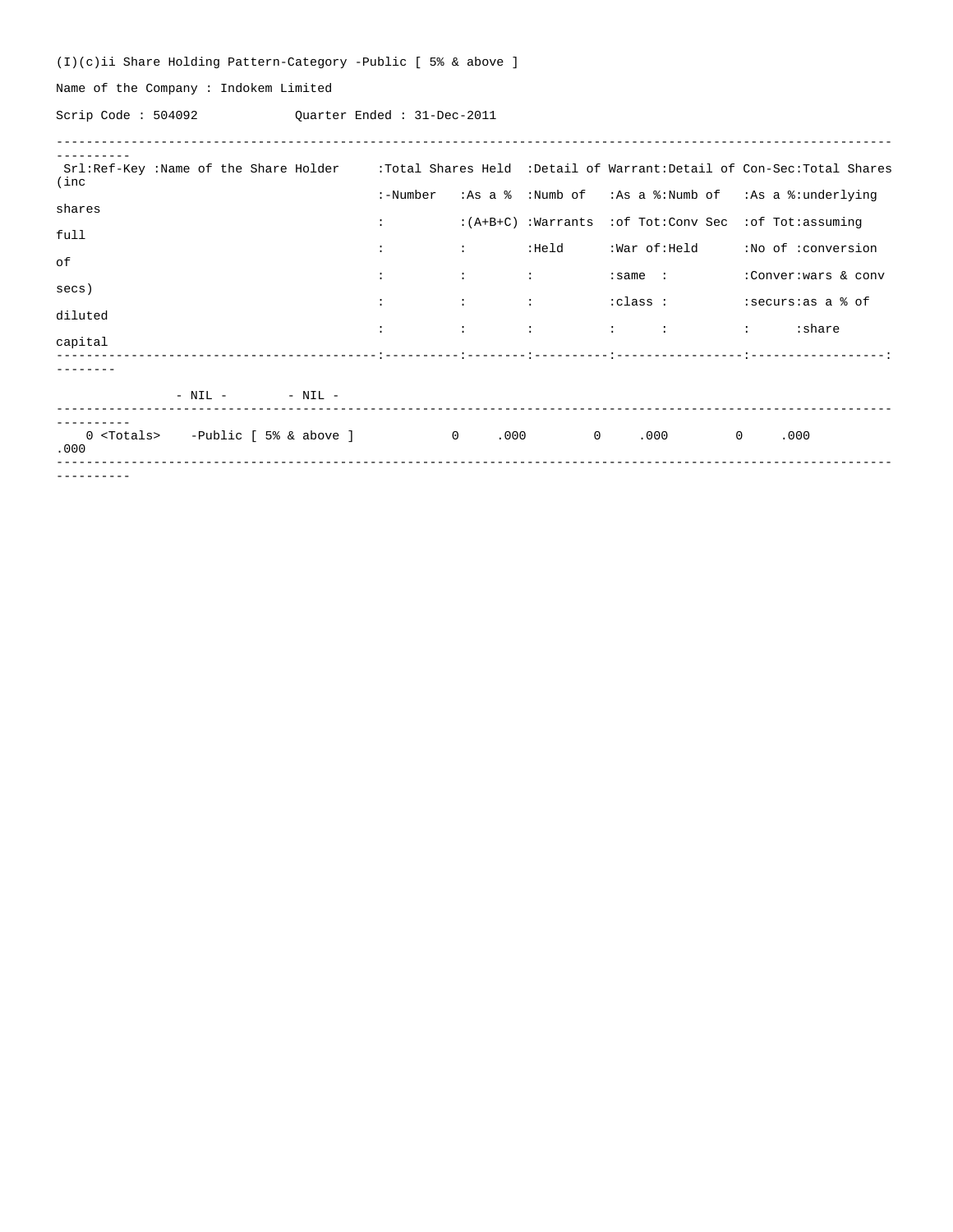## (I)(d) Details of Locked in Shares

Name of the Company : Indokem Limited

Scrip Code : 504092 Quarter Ended : 31-Dec-2011

| Srl-# Ref-Num -Cat  | Name of the Holder          | 2300000 | Lock-Scp %-to-Total |
|---------------------|-----------------------------|---------|---------------------|
| 1 10709682 -Pro     | PRIYAMVADA HOLDINGS LIMITED |         | 9.389               |
| 1 <totals></totals> | Locked in Shares            | 2300000 | 9389                |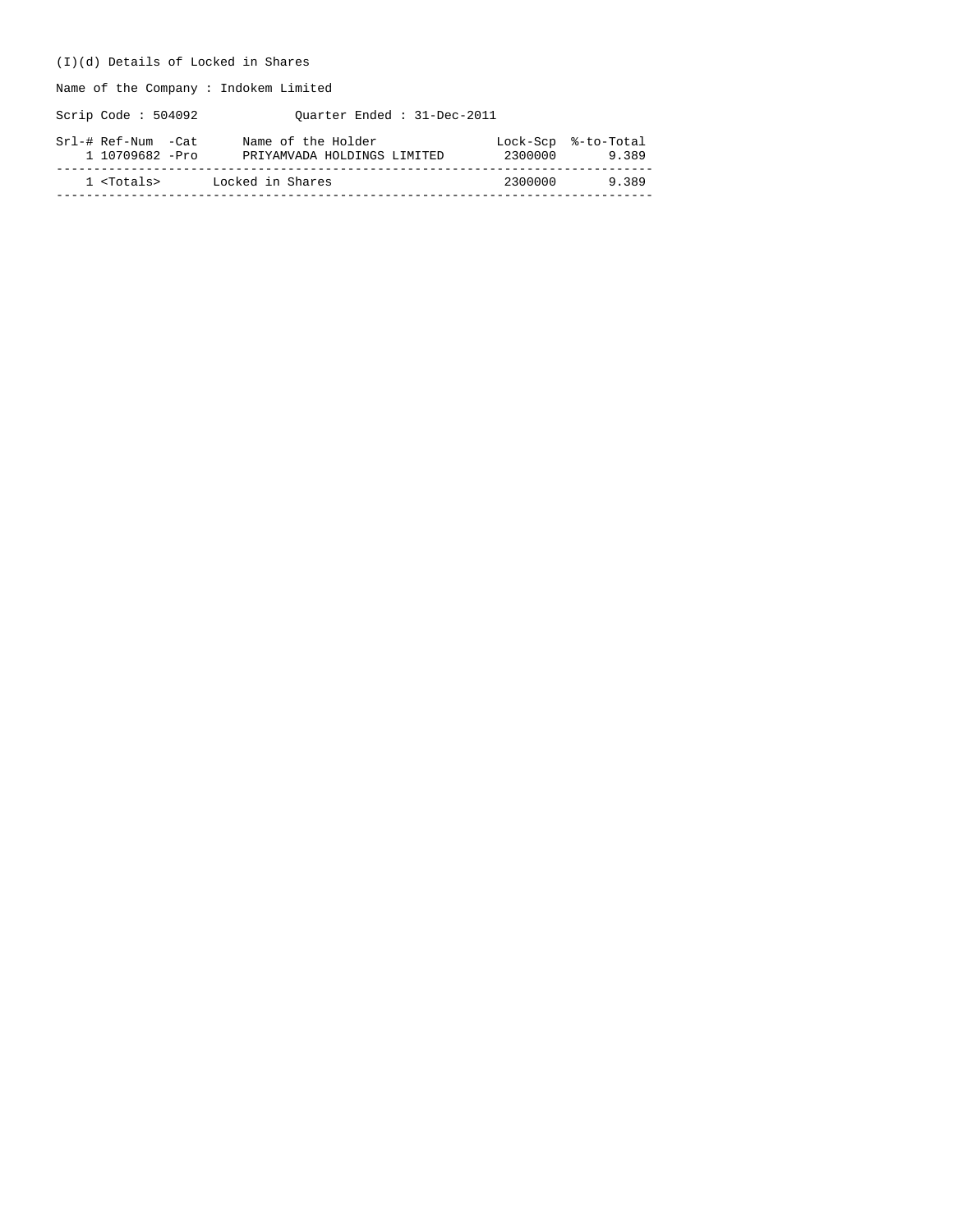| (II)(a) Details of Depository Receipts (DRs)             |                            |     |     |                          |                    |
|----------------------------------------------------------|----------------------------|-----|-----|--------------------------|--------------------|
| Name of the Company: Indokem Limited                     |                            |     |     |                          |                    |
| Scrip Code : $504092$                                    | Ouarter Ended: 31-Dec-2011 |     |     |                          |                    |
| Srl-# Ref-Num Name of the Holder                         |                            | Typ | DRs | no-of sh-under<br>os-Drs | $(8)-$ to<br>Total |
| $-$ NIL $-$                                              | $-$ NIL $-$                |     |     |                          |                    |
| 0 <totals> Details of Depository Receipts (DRs)</totals> |                            |     |     | $\Omega$                 | .000               |
|                                                          |                            |     |     |                          |                    |